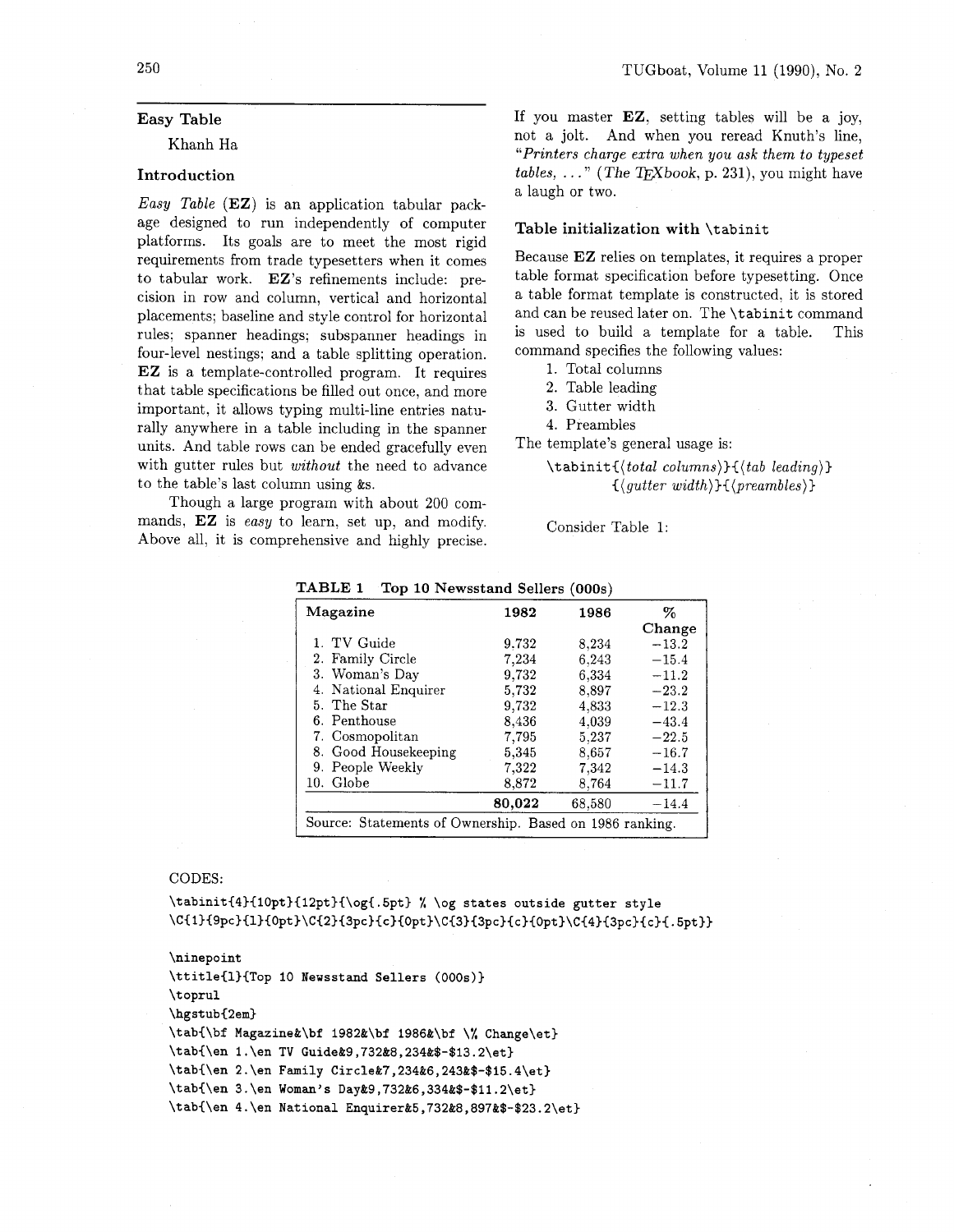```
\tab{\en 5.\en The Star&9,732&4,833&$-$12.3\et) 
\tab{\en 6. \en Penthouse&8,436&4,039&$-$43.4\et) 
\tab{\en 7.\en Cosmopolitan&7,795&5,237&$-$22.5\et) 
\tab{\en 8. \en Good Housekeeping&5,345&8,657&$-$16.7\et) 
\tab{\en 9. \en People Weekly&7,322&7,342&$-$14.3\et) 
\tab{lO . \en Globe&8,872&8,764&$-$11.7\et) 
\hrul{3pt){0) % hrule clears outside rules 
\tab{&\bf 80,022\en&68,580\en&$-$14.4\et) 
\hrul{3pt}{0}
\tab{\bspan[l-41 % 4-column body span
```
**Source: Statements of Ownership. Based on 1986 ranking.\et} \hrul{6pt){l)** % **hrule joins outside rules** 

Calls to \og are of the form:

# $\log({dimen})$

The left outside gutter can be either a plain or ruled gutter. Use  $\o{f0pt}$  if plain; if ruled, fill in units of measure for the rule weights by using one of the five different rule styles below:

 $.5pt = half point$ 

 $1pt = 1$  point

 $2pt = 2 points$ 

 $3pt = 3$  points

 $99pt = double rules$ 

Calls to \C are of the form:

 $\C{C}$ (col. " sequence)} $\{\langle col. " width \rangle\}$  $\{\langle col. "justification \rangle\}\{\langle quite \ style\rangle\}$ 

 $\langle col. sequence \rangle$  is the ordinal number of the column, from left to right.  $\langle col. \text{ justification} \rangle$  can have one of three values to determine a column's paragraph shape:  $j$ =justified left/right, l=flush left/ragged right,  $\mathbf{r}$ =flush right/ragged left, and  $\mathbf{c}$ =ragged center. (gutter style) is determined with values as discussed for \og. If the style is Opt, the gutter is blank; otherwise it has a vrule centered in it.

### Setting table entries with \tab

EZ builds a table by stacking its entries. It sets one entry after another with a command called \tab, ends an entry with another command called \et, and separates the columns in each tab field by the conventional &. Thus:

 $\text{lab}(\text{entry})$ & . . .  $\&\langle \text{entry} \rangle$ 

The only command worth discussing here is \et.

## Ending a \tab entry with \et

The purpose of  $\et{k}$  is to replace the primitive  $\c{c}$ while running EZ. \et ensures that all gutter rules in effect are output regardless of where the \et is keyed. Needless to say, this helps reduce keystrokes in a multi-column table since stopping short to exit a row no longer requires &s to advance to the end of a row. (Even if a table has no gutter rules, \cr is still unusable. As long as you rely on the template \tabinit you must use \et; bad output will result if you use  $\csc$ .)

### The table hrules

Horizontal rules are vital attributes in tables. Their role is to accent the main components by creating demarcations with their style and weight. Before setting a regular hrule three facts need to be determined: the rule's weight, leading, and style. A complete \hrul command has two parameters:

# $\hbox{\texttt{leading}}{(\textit{style})}$

 $\langle leading \rangle$  is the distance to the hrule's baseline measured from the base of the line above it;  $\langle style\rangle$ is the way in which the hrule is drawn in relation to possible outside gutter rules. The value of  $\langle \textit{style} \rangle$  is an integer: a "0" will clear the hrule from outside rules; a "1" will connect the hrule with outside rules.

# Vertical alignment

Tables must cope with three different vertical alignments: top, bottom, and center. Alignments may be changed at any time by stating one of the commands \aligntop, \alignbot, \aligncen.

### Horizontal alignment

Each column style in EZ, justified or ragged, is determined by the \C command in the \tabinit template. Once this style is set, it becomes easier later on to concentrate on the data being entered. However, a need for a change in paragraph style while in a column necessitates a means to control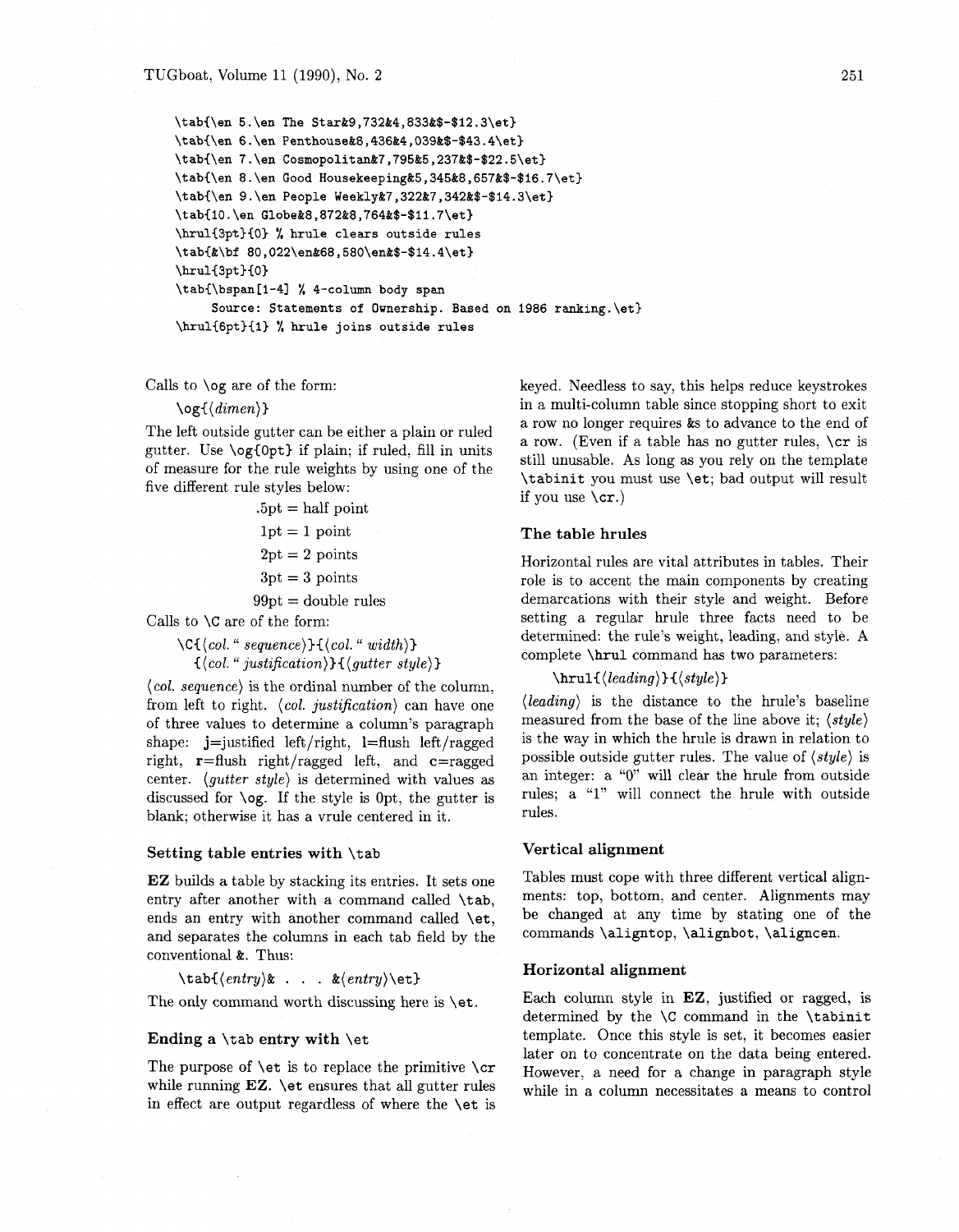the paragraph shapes. To change the predetermined paragraph style while in a column one uses: \RR=ragged right; \RL=ragged left; \RC=ragged center; \XR=ragged cancelled (justified) within the appropriate field of a \tab.

# **Vruled table**

Tables with gutter rules should allow two features: 1) All gutter rules in effect should be drawn even in cases where rows end short; 2) Select gutter rules can temporarily be blank for special purposes. Of these two requirements the first can be solved with the use of the command \et.

**The** \et **operation.** As previously discussed, the command \et is used to end a \tab row in the same fashion as the \cr. Fortunately, the \et is much more useful than \cr in the face of vrules. In fact, when vrules are present they will be all drawn automatically no matter where you end your row if and only if you use \et.

To learn about the usage of \et we have two illustrations below. First with rows completely filled with data in Table 2:

**TABLE 2 The use of \et in normal situation** 

| Depth<br><b>Station</b> | 10 <sub>m</sub> | 25 <sub>m</sub> | 75m  | 100 <sub>m</sub> | 125m | 150m | 200m    |
|-------------------------|-----------------|-----------------|------|------------------|------|------|---------|
| υ                       | 0.73            | 0.76            | 0.37 | 0.08             | 0.02 | 0.06 | $-0.58$ |
| 4                       | 0.46            | 0.45            | 0.55 | 0.09             | 0.13 | 0.56 | $-0.76$ |
| G                       | 0.78            | 0.43            | 0.67 | 0.11             | 0.21 | 0.08 | $-0.45$ |
|                         | 0.89            | 0.21            | 0.53 | 0.42             | 0.12 | 0.07 | $-0.15$ |

# CODES:

```
\ninepoint
```
\aligncen

```
\tabinit{8}{10pt}{12pt}{\og{.5pt}
```
\C{1}{5.5pc}{c}{.5pt}\C{2}{26pt}{c}{.5pt}\C{3}{26pt}{c}{.5pt} \C{4}{26pt}{c}{.5pt}\C{5}{26pt}{c}{.5pt}\C{6}{26pt}{c}{.5pt} \C{7}{26pt}{c}{.5pt}\C{8}{26pt}{c}{.5pt}}

```
\ttitle{l){The use of \et in normal situation) 
\t oprul 
\tab{\RL\bf Depth\nl 
     \RR\bf Stat ion& 
     \bf lOm&\bf 25m&\bf 75m&\bf 100m&\bf 125m&\bf 150m&\bf 200m\et} 
\hrul{3pt){l) 
\tab{3&0.73&0.76&0.37&0. 08&0.02&0.06&$-$0.58\et) 
\tab{4&0.46&0.45&0.55&0.09&0.13&0.56&$-$0.76\et) 
\tab{5&0.78&0.43&0.67&0.11&0.21&0.08&$-$0.45\et) 
\tab{6&0.89&0.21&0.53&0.42&0.12&0.07&$-$0.15\et)
```
**\hrulCBptHl)** 

Next with rows ending short in Table **3:** 

**TABLE 3 The use of \et in special situation** 

| Depth          | 10 <sub>m</sub> | 25m  | 75m  | 100 <sub>m</sub> | 125m | 150 <sub>m</sub> | 200m    |
|----------------|-----------------|------|------|------------------|------|------------------|---------|
| <b>Station</b> |                 |      |      |                  |      |                  |         |
| a              | 0.73            | 0.76 | 0.37 | 0.08             | 0.02 | 0.06             | $-0.58$ |
|                | 0.46            | 0.45 | 0.55 | 0.09             | 0.13 |                  |         |
|                | 0.78            | 0.43 | 0.67 | 0.11             | 0.21 | 0.08             |         |
|                | 0.89            | 0.21 | 0.53 |                  |      |                  |         |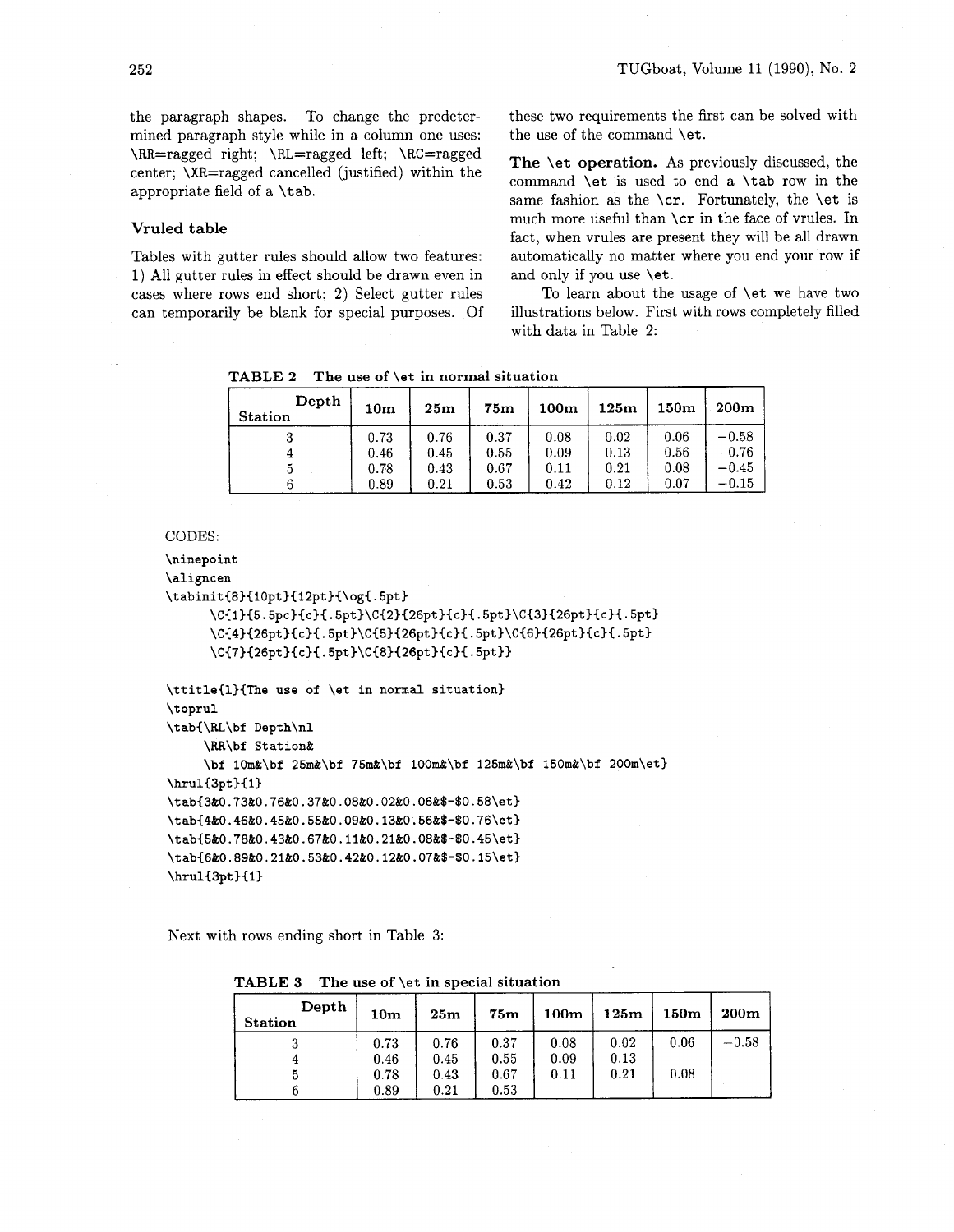TUGboat, Volume *11 (1990),* No. **2** 

```
CODES: 
\ninepoint 
\aligncen 
\restoretab{8) % bringing back the identical template 
\ttitle{l){The use of \et in special situation) 
\toprul 
\tab{\RL\bf Depth\nl 
     \RR\bf St at ion& 
     \bf lOm&\bf 25m&\bf 75m&\bf 100m&\bf 125m&\bf 150m&\bf 200m\et} 
\hbox{\texttt{3pt}}{1}
\tab{3&0.73&0.76&0.37&0.08&0.02&0.06&$-$0.58\et) 
\tab{4&0.46&0.45&0.55&0.09&0.13\et) 
\tab{5&0.78&0.43&0.67&0.11&0.21&0.08\et) 
\tab{6&0.89&0.21&0.53\et) 
\hbox{\hrul}\{3pt\}[1]
```
especially in multicolumn vruled tables where one rules to be blank: can exit a row gracefully, forgetting all the remaining  $\begin{cases} \begin{array}{c} \begin{array}{c} \begin{array}{c} \begin{array}{c} \end{array} \\ \end{array} \end{cases} \begin{array}{c} \begin{array}{c} \end{array} \end{array} \end{cases}$  all  $\begin{array}{c} \begin{array}{c} \end{array} \end{array}$  (b)  $\begin{array}{c} \end{array} \end{array}$  (c)  $\begin{array}{c} \begin{array}{c} \end{array} \end{array}$ tab alignments one would have needed to advance<br>to reach the end of the current row. That leaves us to reach the end of the current row. That leaves us in between, and the pair of brackets form the with a second feature to explore: how to temporarily command's delimiters. This command can be empty specific ruled gutters.

In order to void any gutter rules within a table body Table 4 shows its usage: one must state a *range,* i.e., the starting column and

Thus far we have seen the usefulness of  $\et$ . the ending column; this range includes the gutter

stated either before or after the \tab starts; its **Gutter rules temporarily blank with** \bgut. effect will be limited to only the row it is issued for.

| <b>TABLE 4</b> |    |    | <b>Blank Gutters</b> |    |    |  |  |  |  |
|----------------|----|----|----------------------|----|----|--|--|--|--|
|                | 2  | 3  |                      | 5  |    |  |  |  |  |
|                |    | 9  | 10                   | 11 | 12 |  |  |  |  |
| 13             | 14 | 15 | 16                   | 17 | 18 |  |  |  |  |
| 19             | 20 | 21 | 22                   | 23 | 24 |  |  |  |  |
| 25             | 26 | 27 | 28                   | 29 | 30 |  |  |  |  |

CODES:

```
\tabinit{6}{10pt}{12pt}{\og{.5pt}
      \C{1}{1pc}{c}{.5pt}\C{2}{1pc}{c}{.5pt}\C{3}{1pc}{c}{.5pt}
      \C{4}{1pc}{c}{.5pt}\C{5}{1pc}{c}{.5pt}\C{6}{1pc}{c}{.5pt}
```

```
\ninepoint 
\toprul 
\ttitle{l){Blank Gutters) 
\toprul 
\tab{\en l&\en 2&\en 3&\en 4&\en 5&\en 6\et) 
\hbox{\texttt{3pt}}1\bgut [I-31 % stated outside \tab 
\tab{\en 7&\en 8&\en 9&10&11&12\et}
\hbox{\texttt{3pt}}{1}
\tab{13&14&15&16&17&18\et)
```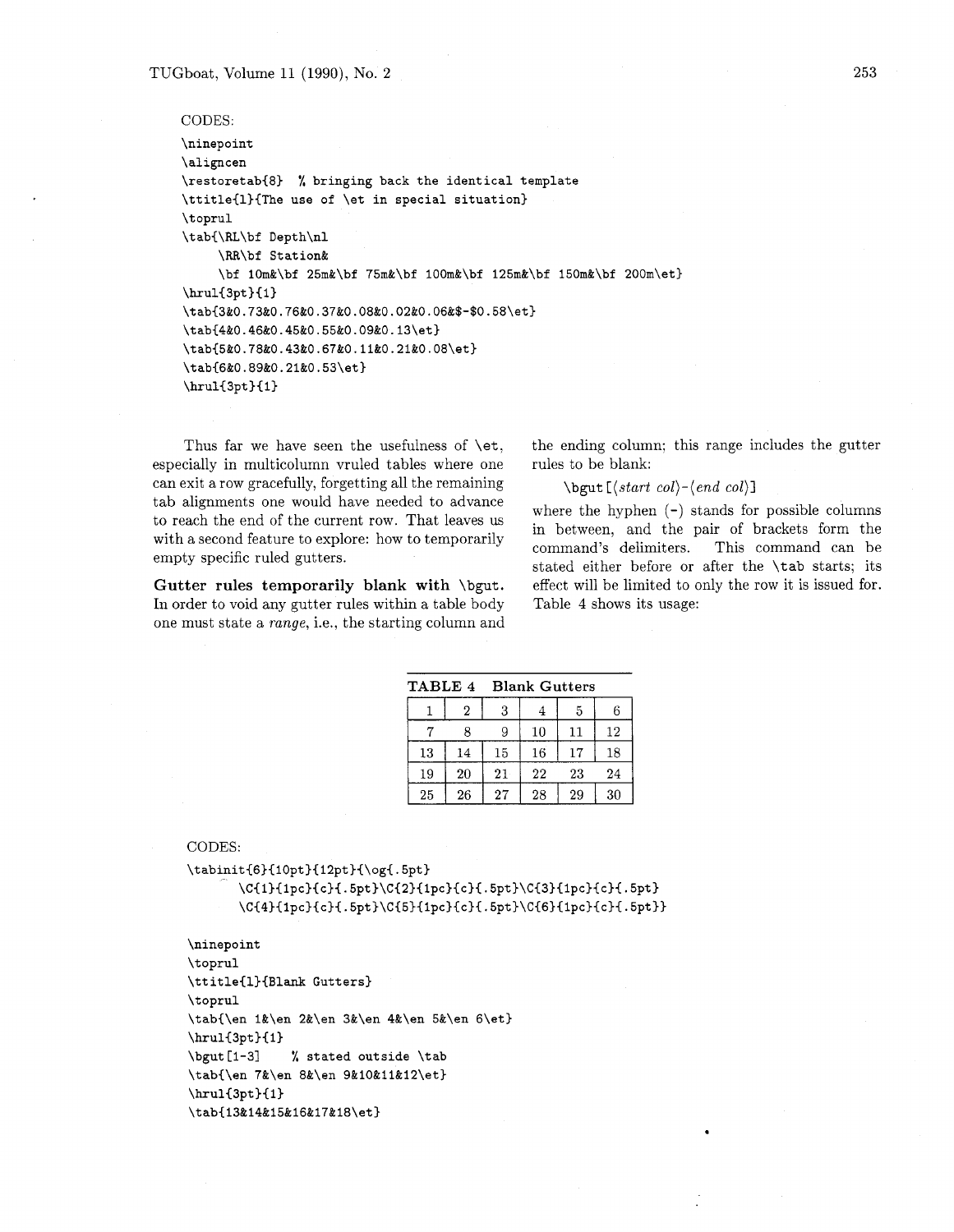\hrul{3pt}{1} **\tab(\bgut [4-61 19%20&21%22&23%24\et)** % **stated inside \tab**  \hrul{3pt}{1} \tab{25&26&27&28&29&30\et}  $\h\nu1{3pt}{1}$ 

### **Spanners**

Spanners are tough customers. The first type of spanner is a column spanner, and the second a row spanner. Column spanners are entries that straddle a number of columns; they must be able to wrap around automatically in multi-line paragraph fashion with no contrived manual line-breaking operation; they must also be able to justify within their own territory in terms of raggedness or left and right justification; they ought to relate in vertical alignment to their possible counterparts on the same level in the row; their spanner rules must be flexible enough to remain within their own width or extend to join the neighboring gutter-ules in addition to their rules' vertical adjustability for a particular leading; and they must be able to nest other spanners.

The second type of spanner is the row spanner. This kind is a column which spans vertically a number of rows and serves as their common heading. Body **spanners with** \bspan. In a table body one might come across an entry that spans a number of columns. This type of column spanner must be specified by a range, i.e., the starting column and the ending column of the spanned columns. EZ's command for the body column spanner is \bspan, which is delimited by a pair of brackets:

# $\begin{bmatrix} (start \ col) - (end \ col) \end{bmatrix}$

\bspan must be stated inside the \tab command. Once the span is active, data can be poured into this space and EZ will handle the line-breaking algorithm in addition to the paragraph shape that has been specified. This shape is controlled by the style in the column that starts the body spanner, which has been specified in the \tabinit template. One can always override this style with one of the following commands: \JUST, \RR, \RL, **\RC.** Table 5 demonstrates the use of \bspan:

| TABLE 5      | <b>Body Spanner</b>         |             |            |                                                                                                                                                                                                                                                                          |     |        |
|--------------|-----------------------------|-------------|------------|--------------------------------------------------------------------------------------------------------------------------------------------------------------------------------------------------------------------------------------------------------------------------|-----|--------|
| <b>SUN</b>   | <b>MON</b>                  | <b>TUES</b> | <b>WED</b> | THUR                                                                                                                                                                                                                                                                     | FRI | SAT    |
|              | whipped cream and a cherry. |             |            | Beat midsummer heat the cool and easy way with delightful,<br>delicious dairy-fresh ice cream. Dip into the natural goodness of<br>America's favorite treat. Build yourself the sundae of your dreams<br>with your favorite fruits, nuts and syrups, or with the classic |     |        |
| $\mathbf{2}$ | 3                           |             | 5          | 6                                                                                                                                                                                                                                                                        |     | 8      |
| 9            | 10                          | 11          | 12         | 13                                                                                                                                                                                                                                                                       | 14  | 15     |
| 16           | 17                          | 18          | 19         | 20                                                                                                                                                                                                                                                                       | 21  | $22\,$ |
| 23/30        | 24/31                       | 25          | 26         | 27                                                                                                                                                                                                                                                                       | 28  | 29     |

#### CODES:

\ninepoint

```
\tabinit{7}{10pt}{12pt}{\og{.5pt}
```

```
\C{1}{3pc}{1}{.5pt}\C{2}{3pc}{1}{.5pt}\C{3}{3pc}{1}{.5pt}
\C{4}{3pc}{1}{.5pt}\C{5}{3pc}{1}{.5pt}\C{6}{3pc}{1}{.5pt}
\C{7}{3pc}{1}{.5pt}}
```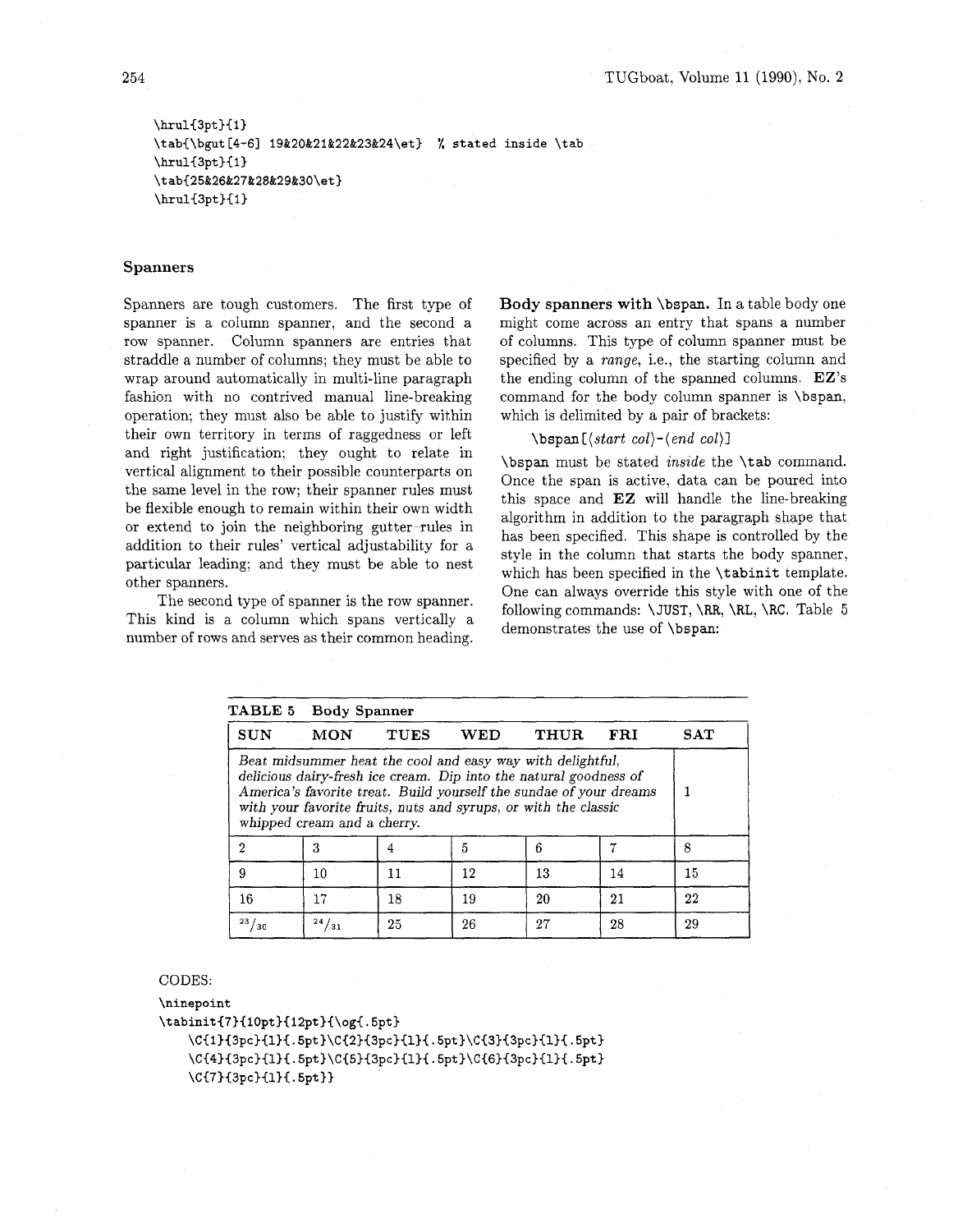```
\t oprul 
\ttitle{l)(Body Spanner) 
\toprul 
\bgut[l-71 % no gutter rules in the column headings 
\tab{\bf SUN&\bf MON&\bf TUES&\bf WED&\bf THUR&\bf FRI&\bf SAT\et} 
\hrul{6pt}{1}
\tabC\bspan[l-6l\it % ragged right is in effect from template for 2nd col. 
     Beat midsummer heat the cool and easy way with delightful, delicious 
     dairy-fresh ice cream. Dip into the natural goodness of America's 
     favorite treat. Build yourself the sundae of your dreams with your 
     favorite fruits, nuts and syrups, or with the classic whipped cream 
     and a cherry.&&&&&& % skip 6 spanned columns 
     l\et3 
\hrul{6pt}{1}
\tab{2&3&4&5&6&7&8\et) 
\hrul{6pt}{1}
\tab{9%10&11&12&13&14$15\et) 
\hrul{6pt}{1}
\tab{l6&17&18&19&20&21&22\et) 
\hbox{hru1{6pt}{1}\tab{\frac{23)/{30)&\f rac{24}/{31)&25&26&27&28&29\et) 
\hbox{\texttt{6pt}}{1}
```
Because a body spanner always straddles a number of columns, it must collect an *equal* number of tab alignments from these spanned columns in order to move past them to the next column. Thus the spanner in this example needs six &s for six skipped columns. The paragraph shape of this spanner is controlled by the command **"1"** in the \tabinit template for the second column which starts the spanner. Again overriding the text shape of the spanner is simple, as already discussed.

**Head spanners with** \spaninit. The main difference between a body spanner and a head spanner is that the first acts like a header crossing a number of designated columns (it has no entries beneath it) while the second works as a header but also has entries under it and often has an hrule separating the header from its spanned entries. Therefore a head spanner must be treated as one complete unit that combines the header, the rule, and the spanned entries. To EZ each unit requires a column for itself; thus, for example, a 3-column spanner will occupy *one* single column and within this column the three spanned entries. EZ's method of setting a row with column spanners is to set each spanner unit in a column completely, then move onward to the next possible column. It does *not* set across line for line as a typewriter would. Users need not guess entry depths nor make awkward attempts to break entries manually before setting the spanners. For clarity, EZ calls the head spanner *spanner head* and its spanned entries *spanner cells;* the separating rule between these two components is termed a *spanner rule.* 

When a table has spanner heads, EZ uses this principle: the main body's template must be designed first before that of the spanner heads. Thus two templates will be present: 1) \tabinit for the main body, and  $2)$  \spaninit for the column headings with spanner units.

**Spanner units in vruled tables.** The design for spanner units is the same in both table styles, vruled or plain. Spanner units which are ruled on all sides normally would incorporate sub-spanner units because these rules serve as demarcation. In plain tables the spanner units are single-level.

Now consider Table 6 for the introduction of spanner units: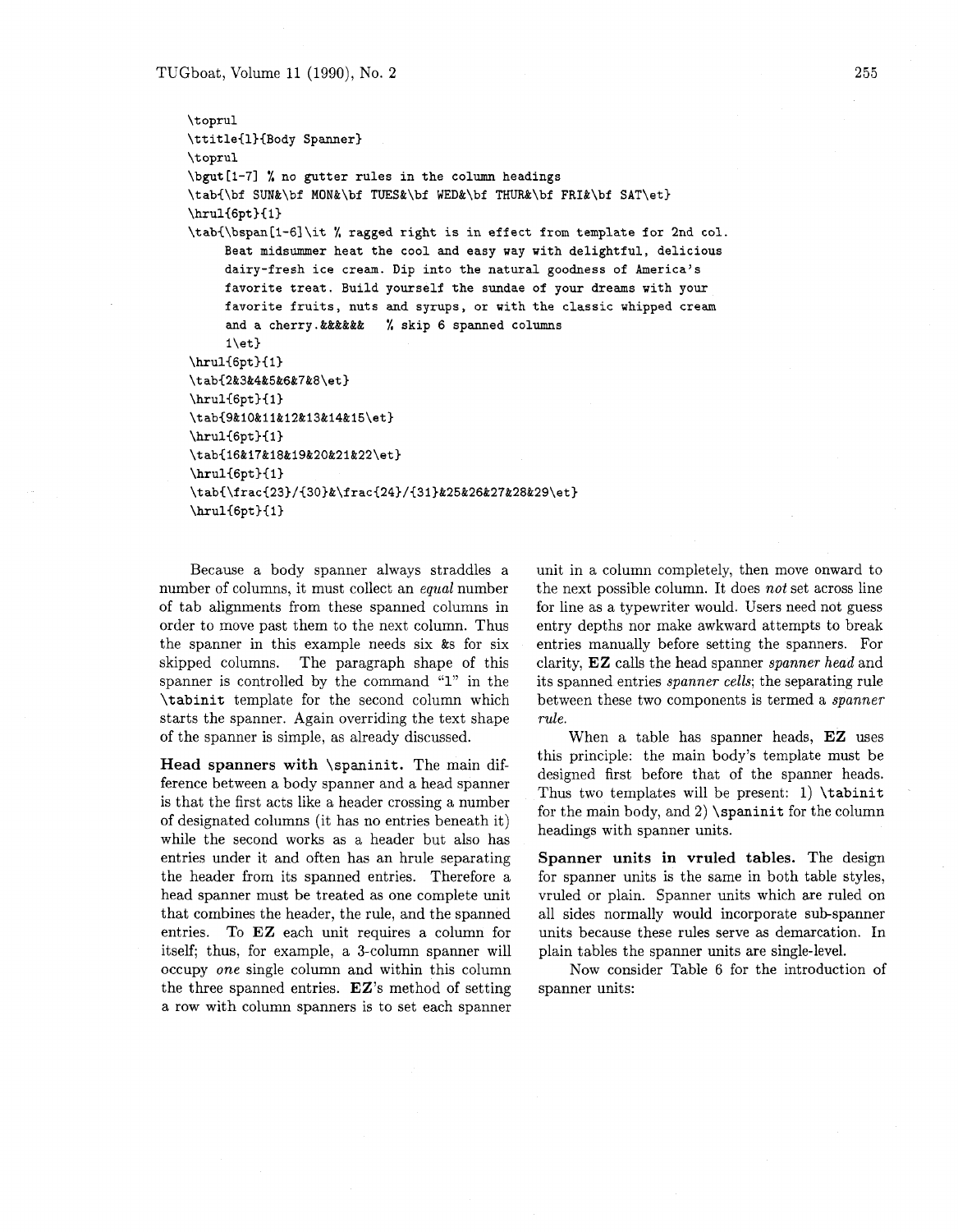|              | TABLE 6                     |     |    |                                 |   | Vruled Spanner: Single Level |             |
|--------------|-----------------------------|-----|----|---------------------------------|---|------------------------------|-------------|
| <b>Size</b>  | Reserve<br>Amps<br>capacity |     |    | Battery<br>case size.<br>inches |   | Catalog<br>Number            | Wt.<br>lbs. |
|              |                             |     |    | W                               | Н |                              |             |
| $24^{\circ}$ | 500                         | 115 | 10 | 6                               | 8 | 28K 4315N                    | 41          |
| $34^{\circ}$ | 502                         | 116 | 20 | 7                               | 8 | 28K 4314N                    | 42          |
| $44^{\circ}$ | 504                         | 117 | 30 | 8                               | 8 | 28K 4313N                    | 43          |
| $54^{\circ}$ | 506                         | 118 | 40 | 9                               | 8 | 28K 4312N                    | 44          |
| $64^{\circ}$ | 508                         | 119 | 50 | $\overline{2}$                  | 8 | 28K 4311N                    | 45          |
| $74^{\circ}$ | 510                         | 120 | 60 | 3                               | 8 | 28K 4319N                    | 46          |

#### CODES:

\ninepoint

# \aligncen

\tabinit{8}{10pt}{6pt}{\og{0pt} % 8 cols for main body \C{1}{1.5pc}{1}{.5pt}\C{2}{2pc}{c}{.5pt}\C{3}{3pc}{c}{2pt}\C{4}{1pc}{c}{.5pt} \C{5}{1pc}{c}{.5pt}\C{6}{1pc}{c}{2pt}\C{7}{4.5pc}{c}{.5pt}\C{8}{1.5pc}{c}{0pt}}

\spaninit{6}{10pt}{6pt}{\og{0pt} % 6 cols for headings \C{1}{1.5pc}{1}{.5pt}\C{2}{2pc}{c}{.5pt}\C{3}{3pc}{c}{2pt} \C{4}{4pc}{c}{2pt}\C{5}{4.5pc}{c}{.5pt}\C{6}{1.5pc}{c}{0pt}}

**\def \dg{-\circ}** % **degree symbol** 

```
\t oprul 
\ttitle{l}{Vruled Spanner: Single Level} 
\toprul 
\tabCSize&Amps&Reserve capacity& 
     \main{Battery case size, inches}{l} % Style 1: connecting gutter rules 
     \startmain 
     \maine{lpc){L} I \maine{ipc}{W} I \maine{lpc){H} 
     \endmain 
     & 
     Catalog Number& Wt . lbs. \et}
```
\hrul{3pt}{0}

\tab{24\dg&500&115&10&6&8&28K 4315N&41\et} \tab{34\dg&502&116&20&7&8&28K 4314N&42\et} \tab{44\dg&504&117&30&8&8&28K 4313N&43\et} \tab{54\dg&506&118&40&9&8&28K 4312N&44\et} \tab{64\dg&508&119&50&2&8&28K 4311N&45\et} \tab{74\dg&510&120&60&3&8&28K 4319N&46\et} \hrul{3pt}{0}

This table shows two templates, one for the main body, another for the column headings with spanner units. As already mentioned, the main body's template must be given first; for this table it prepares 8 columns. Next the template for the headings is designed for 6 columns because of  $the 3$ -column spanner unit  $-this$  unit occupies one column. We turn now to the method of computing the total width of the spanner head.

**Setting the spanner heads with** *\main.* The command for spanner head is *\main.* Its form is:  $\mathcal{S}$  *(Spanner Head Text)*  $\{ \mathcal{S}$  *(Spanner Rule Style)*  $\}$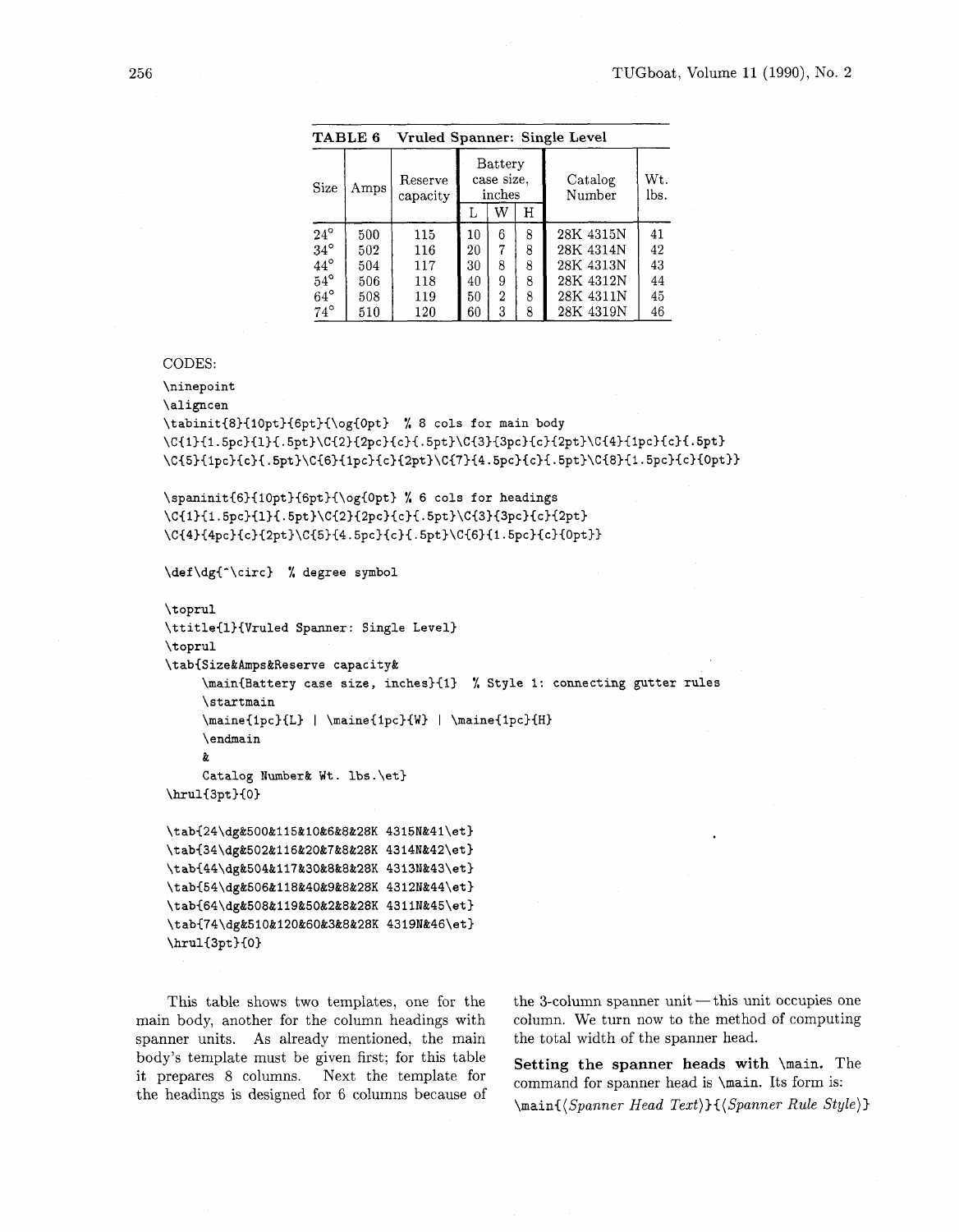where the spanner head text in the first argument can be multi-line data whose line-breaking algorithm is determined by the paragraph style commands, i.e., justified or ragged. The spanner rule style in the second argument controls the length of the rule: if " $1$ ", it will join the adjacent gutter rules; if " $0$ ", it will remain within the true width (the width of the spanner head).

**Setting the spanner cells with** *\maine.* Spanner cells are grouped together under the main spanner head. The adjective *main* is used to distinguish the first-level spanner head from the second-, third-, and fourth-level spanner heads. This complication arises when the column headings incorporate sub spanner units inside the main one. EZ allows four levels of spanners, descending from main to sub to subsub to subsubsub spanners. Regardless of the possible existence of the sub spanners, all entities under the main spanner head must start with *\startmain* and end with *\endmain:* 

*\main((spanner head))((rule style))* . *\startmain*   $\mathcal{dim}(dimen)$ }{ $\{cell text\}$ 

```
. . . \mathcal{(\dim e)}{\langle cell \ text \rangle}\endmain
```
where *\maine* is a command for each spanner cell that looks for two arguments: 1) width of spanner cell, 2) text of spanner cell. The I will draw a gutter rule whose default weight is .5pt.

Setting the spanner rules. A spanner rule can have one of three styles specified by: "0" to stav within the true width of the spanner head; "1" to extend the rule to join adjacent, but not outside, gutter rules; "2" to extend rule to intersect all adjacent, including outside, gutter rules. Besides this option, the rule leading default (3pts) can be changed any time by stating

### *\sprskip((dimen))*

where *(dimen)* is the leading amount for the spanner rule. The *\sprskip* command affects the leading change for the spanner rule only in the current column; thus changing leading for multiple spanner rules in different columns requires the *\sprskip*  command to be restated each time in a new column. Making two changes to the rule leading and style of the previous example, we have:

| Size | Amps | Reserve<br>capacity | Battery<br>case size,<br>inches | Catalog<br>Number | Wt.<br>lbs. |
|------|------|---------------------|---------------------------------|-------------------|-------------|
|      |      |                     |                                 |                   |             |

# CODES:

```
\ninepoint 
\restorespani6) % most recent spanner template 
\toprul 
\tabiSize&Amps%Reserve capacity& 
     \sprskip(6pt) % rule leading is now 6pt (good for one column only) 
     \mainCBattery case size, inches3CO) % Style 0: not touching gutter rules 
     \startmain 
     \maine{1pc}{L} | \maine{1pc}{W}|\maine{1pc}{H}
     \endmain 
     & 
     Catalog Number%Wt. lbs.\et) 
\hrul{3pt}{0}
```
one spanner unit it must resolve an issue of align- vertical alignment, and so are the spanner cells. Our ment for the spanner heads and spanner cells. All first look at multiple spanners focuses on Table 7:

**Multiple spanners.** When a row has more than the spanner heads on a row will be related in their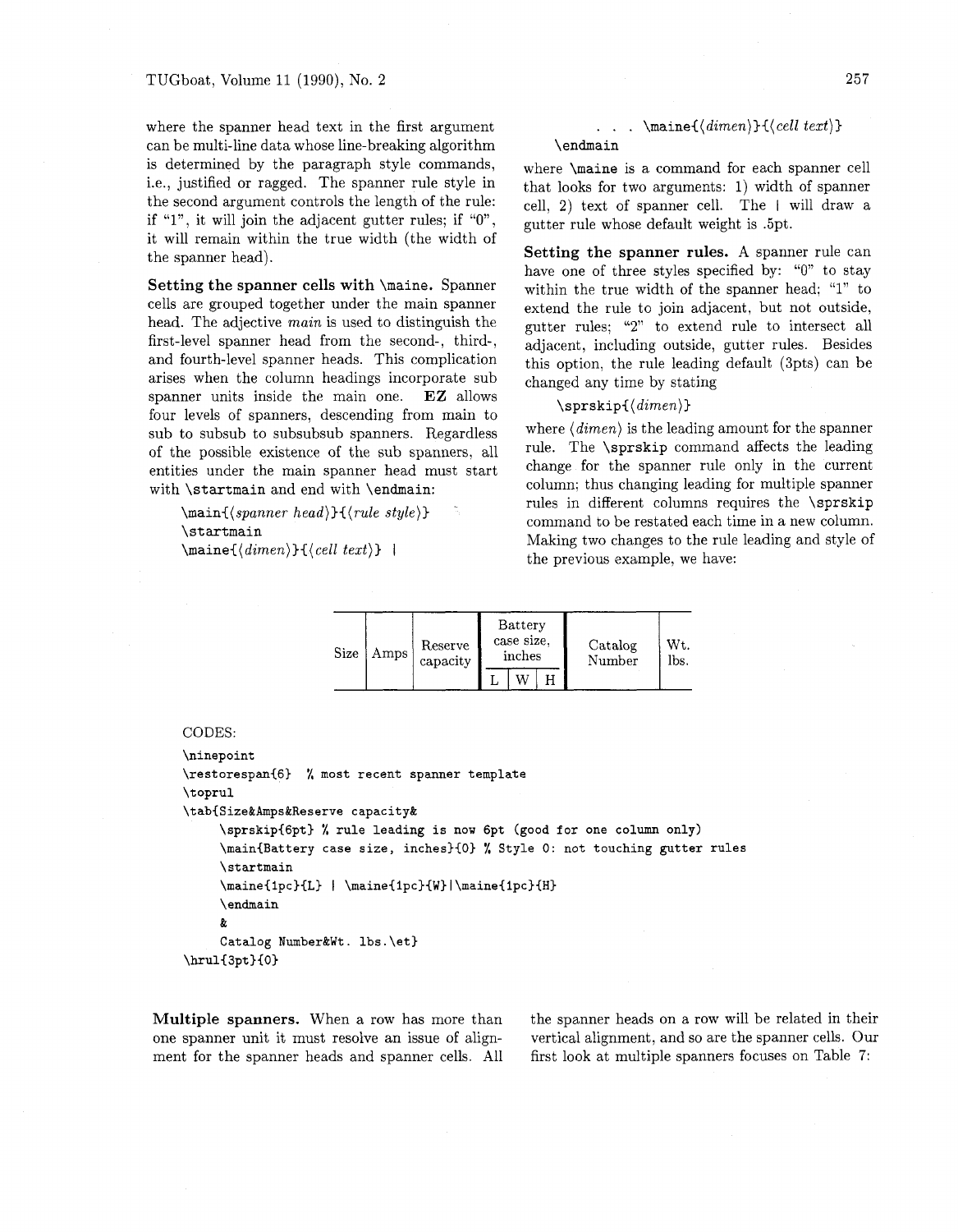|                                     |                                  |                              |                                                       |                                                | TUGboat, Volume 11 (199              |                                            |
|-------------------------------------|----------------------------------|------------------------------|-------------------------------------------------------|------------------------------------------------|--------------------------------------|--------------------------------------------|
| <b>Multiple Spanners</b><br>TABLE 7 |                                  |                              |                                                       |                                                |                                      |                                            |
|                                     |                                  | Number of stoppages          | Workers involved                                      |                                                | Days idle                            |                                            |
| Months and year                     | Beginning<br>in month<br>or year | In effect<br>during<br>month | Beginning<br>in month<br>or year<br>(in<br>thousands) | In effect<br>during<br>month (in<br>thousands) | Number<br>(in<br>thousands)          | Percent of<br>estimated<br>working<br>time |
| 1947<br>1948<br>$1949$<br>1950      | 270<br>245<br>262<br>424         | .                            | 1,629<br>1,435<br>2,537<br>1,698                      |                                                | 25,720<br>26,127<br>43,420<br>30,390 | .22<br>.38<br>.26                          |

### CODES:

\aligncen

\ninepoint

```
\tabinit{7){lOpt){6pt){\og{. 5pt) % 7 columns for body 
\C{1}{8pc}{1}{2pt}\C{2}{3.5pc}{c}{.5pt}\C{3}{3.5pc}{c}{2pt}\C{4}{3.5pc}{c.5pt}
\C{5}{3.5pc}{c}{2pt}\C{6}{3.5pc}{c}{.5pt}\C{7}{3.5pc}{c}{.5pt}}
```

```
\spaninit{4){lOpt){6pt){\og(.5pt) % 4 columns for headings 
        \CCl)C8pc~C13C2pt)\C(2)I7.5pc>{c~~2pt) 
        \C{3H7.5pc~Cc~C2pt1\CC4H7.5pcHc3C. 5ptIl
```
\t oprul \ttitle{l){Multiple Spanners) \toprul

\tab{Months and year&

```
\main(Number of stoppages){l) 
\startmain 
\maine{3.5pc){Beginning in month or year) I
\maine{3.5pc){In effect during month) 
\endmain
```
### &

```
\main{Workers involved){l) 
\st artmain 
\maine{3.5pc}{Beginning in month or year (in thousands)} |
\maine{3.5pc)(In effect during month (in thousands)) 
\endmain 
& 
\mainCDays idle){2) % Style 2: intersecting outside rule 
\startmain 
\maine{3.5pc}{Number (in thousands)} |
```
\maine{3.5pc){Percent of estimated working time)  $\lambda$ 

### $\setminus$ et}

 $\h\n\ell_{6pt}{1}$ 

```
\label{thm:main} $$\tabf1947\dot\leq 270% \dot\leq 1,629% \dot\leq 25,720% \dot\leq 1.5.\label{thm:sub1948} \ttab(1948\dot{245\&\dot{245\&\dot{245\&1,435\&\dot{245\&25,127\&.22\&t\} }\label{thm:sub1949} \verb+\tab{1949\dot{2}62\&\dot{2}62\&\dot{2}637\&\dot{2}643\&420\&.38\et{ }\tab{1950\dotlead&424&\dotlead&1,698&\dotlead&30,390&.26\et}
```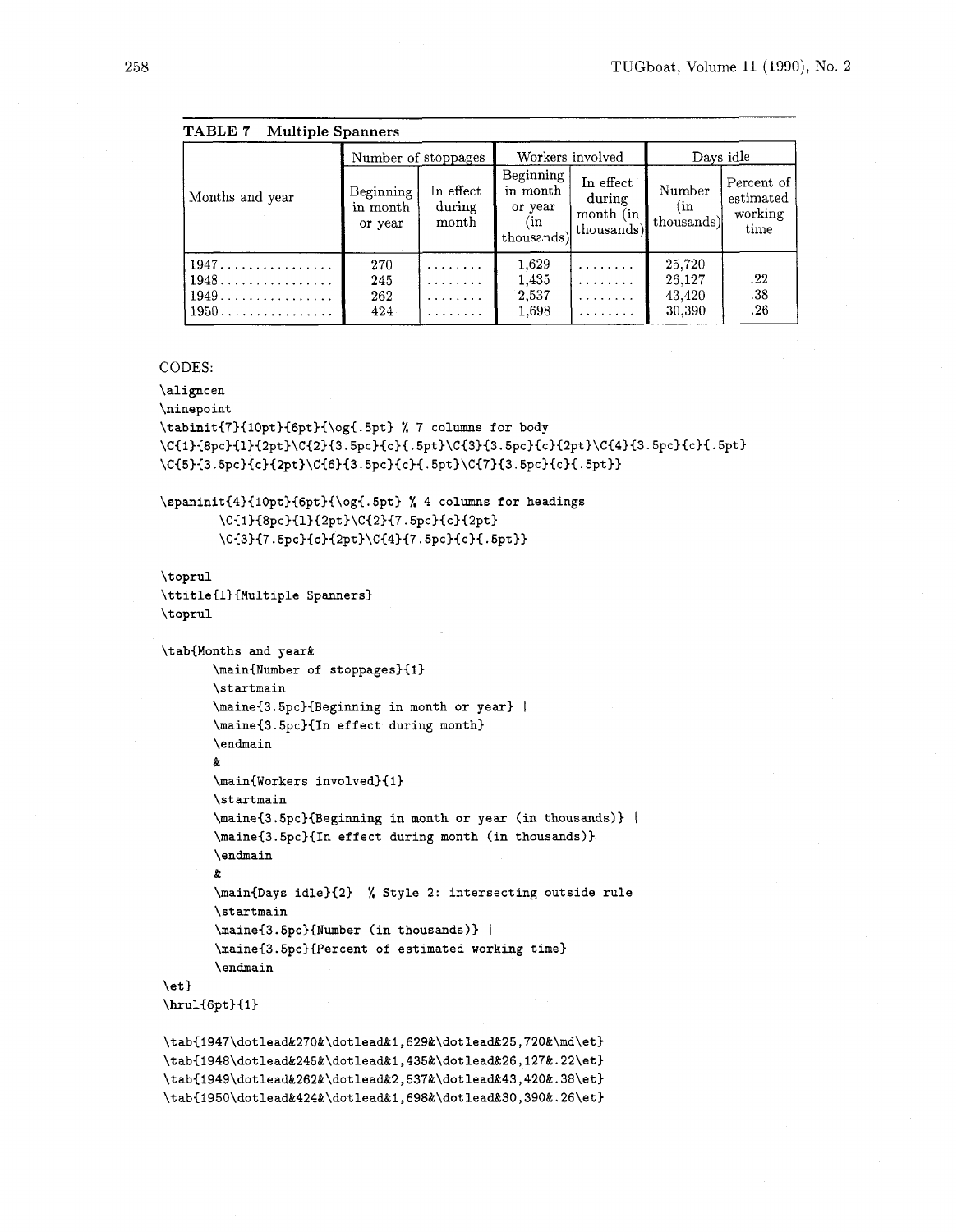# $\hbox{\hrul}\{6pt\}\{1\}$

component in all the spanner units: The spanner heads and also the spanner cells fulfill their assignments once they are able to relate vertically to each

Notice the correct vertical alignment of each other. To get a better look at this vertical relation, ponent in all the spanner units: The spanner examine Table 8:

| Warp.<br>No. | Fabric Description | Thickness<br>Weight<br>$(oz/yd^2)$<br>(in.) |  |      | Tensile<br>Strength<br>(lb/in.) |      | Tear<br>Strength<br>(1b) |      | Peel<br>Strength<br>(1b) |      | Flexural<br>Rigidity*<br>(in.)<br>(lb/in. <sup>2</sup> ) |  |
|--------------|--------------------|---------------------------------------------|--|------|---------------------------------|------|--------------------------|------|--------------------------|------|----------------------------------------------------------|--|
|              |                    |                                             |  | Warp | Fill                            | Warp | Fill                     | Warp | Fill                     | Warp | Fill                                                     |  |

# CODES:

```
\aligncen
\sixpoint
\tabinit{12}{8pt}{6pt}{\og{.5pt}
\C{1}{1.5pc}{c}{2pt}\C{2}{7pc}{c}{2pt}\C{3}{3pc}{c}{2pt}\C{4}{3pc}{c}{2pt}
\C{5}{1.5pc}{c}{.spt}\C{6}{1.5pc}{c}{2pt}\C{7}{1.5pc}{c}{.spt}\C{8}{1.5pc}{c}{2pt}
\C{9}{1.5pc}{c}{.5pt}\C{10}{1.5pc}{c}{2pt}\C{11}{1.5pc}{c}{.5pt}\C{12}{1.5pc}{c}{.5pt}}
\spaninit{8}{8pt}{6pt}{\og{.5pt}
\C{1}{1.5pc}{c}{2pt}\C{2}{7pc}{c}{2pt}\C{3}{3pc}{c}{2pt}\C{4}{3pc}{c}{2pt}
\C{5}{3.5pc}{c}{2pt}\C{6}{3.5pc}{c}{2pt}\C{6}{3.5pc}{c}{2pt}\C{6}{3.5pc}{c}{2pt}\C{6}{3.5pc}{c}}}
\toprul 
\ttitle{l){Multiple Spanners} 
\toprul 
\tab{Warp. No.& Fabric Description& Thickness (in.)& Weight (oz/yd$-2$)& 
       \main{Tensile Strength (lb/in.)){l) 
       \startmain 
       \maine{1.5pc){Warp) I
       \maine{1.5pc){Fill) 
       \endmain 
       & 
       \main{Tear Strength (lb)){1) 
       \st artmain 
       \maine{1.5pc){Warp) 
       \maine{l.5pc){Fill) 
       \endmain 
       & 
       \main{Peel Strength 
       \st artmain 
       \maineIl .5pc){Warp) 
       \maine{1.5pc){Fill) 
       \endmain 
       & 
       \mainIFlexural Rigidity* (lb/in.$-2$/in.)){2) % Style 2: intersecting outside rule 
       \st artmain 
       \maineIl.5pc){Warp) I
       \maine{l.5pc){Fill) 
       \endmain
```

```
\et)
```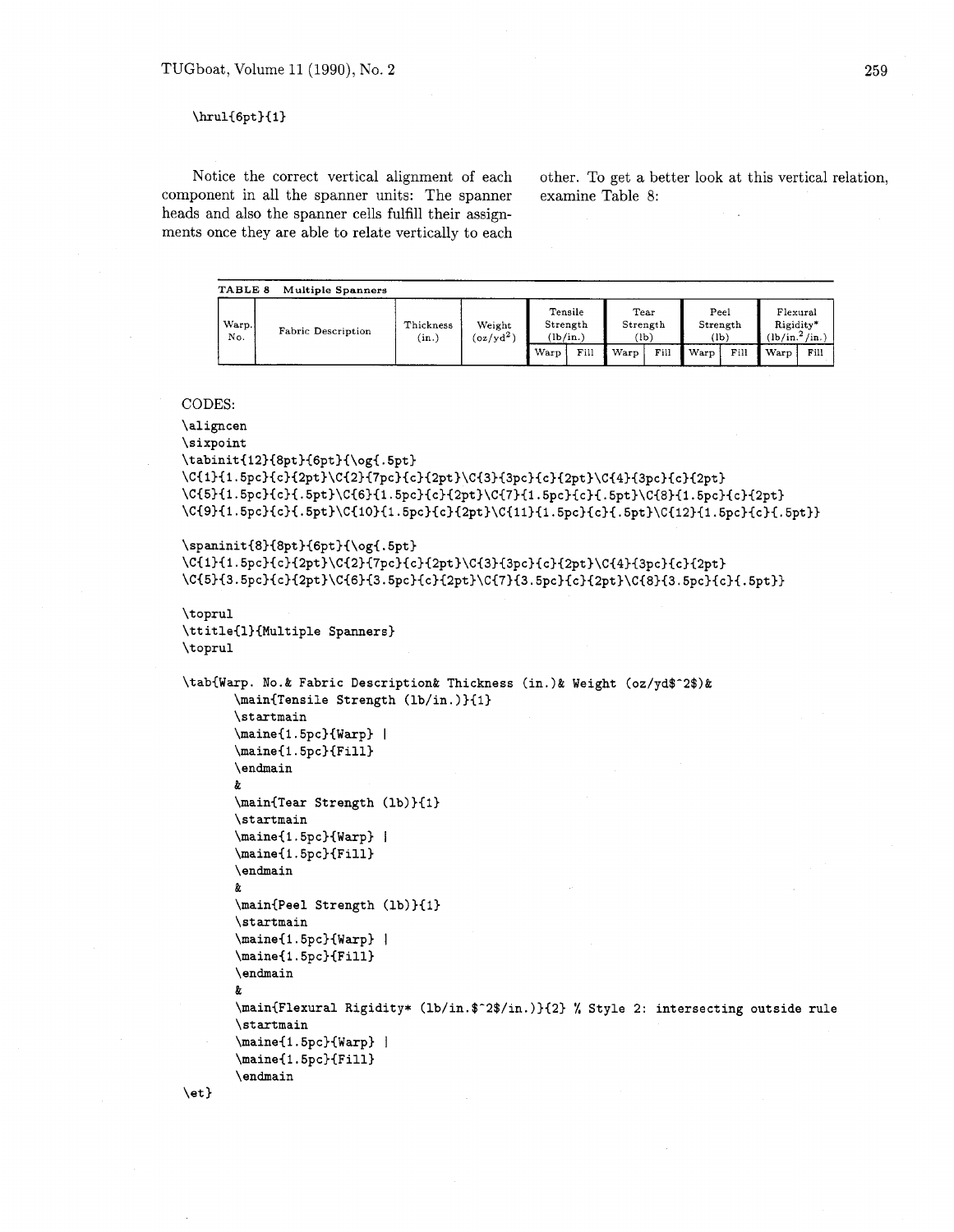### \hrul{6pt}{1}

Nested spanners. Nested spanners occur when a spanner unit encloses another spanner unit which, in turn, comprises another one and so on. EZ supports four levels of nested spanners descending from the main to sub to subsub to subsubsub spanners. The commands for nested spanners are: *\sub, \ssub,*  and *\sssub,* all below the main level of *\main* and restricted within the limit marked by *\startmain*  and *\endmain.* All the subspanner units have the following usage:

```
\subC(subspanner heading)){(rule style)) 
     ((subcell entries) 3
```
*\ssubC(ssubspanner heading)){ (rule style)) {(ssubcell entries)* 

*\sssub((sssubspanner heading)){(rule style))*  { *(sssubcell entries)* **1** 

where the first two arguments are like those in *\main.*  Only the third argument merits attention because

this extra argument makes *\sub* (and its counterparts) different from *\main. A* complete look at a subspanner unit:

*\sub{(subspanner heading))((rule sty1e)H*  % *3rd argument begins*   $\{\langle \text{cell width}\rangle\}$  *{*  $\langle \text{entry text}\rangle\}$  | *\sube{(cell width))((entry text))* 

### ) % *end* **of** *3rd argument and subspanner*

where *\sube* is much like *\maine* and I is the dividing rule between subspanner cells. The focus here is on the third argument for each subspanner unit: it must have matching braces to avoid *"Runaway argument"* errors. Spaces after the argument's open brace and also spaces before its close brace are ignored. To see how nested spanners work, examine Table 9:

| TABLE 9                     | <b>Nested Spanners</b> |        |                   |                          |                  |          |
|-----------------------------|------------------------|--------|-------------------|--------------------------|------------------|----------|
|                             |                        |        | Employment change |                          |                  |          |
|                             | Industry               |        |                   | Effect of shift-share by |                  | Location |
| County                      |                        | Actual | State-<br>wide    | Industry<br>mix          | Country<br>share | quotient |
| Santa Cruz<br>$(Arizona)$ : | Apparel                |        | 28                | 48                       | 32               | 5.9      |

### CODES:

\ninepoint

```
\aligncen
```
\tabinit{7}{10pt}{6pt}{\og{.5pt} % 7 cols for body

```
\C{1}{4pc}{1}{.5pt}\C{2}{4pc}{1}{2pt}\C{3}{3pc}{c}{.5pt}\C{4}{3pc}{c}{.5pt}
\C{5}{3pc}{c}{.5pt}\C{6}{3pc}{c}{2pt}\C{7}{3pc}{c}{.5pt}}
```

```
\spaninit{4}{10pt}{6pt}{\og{.5pt} % 4 cols for headings
   \C{1}{4pc}{1}. 5pt\C{2}{4pc}{1}{2pt}\C{3}{13.5pc}{c}{2pt}\C{4}{3pc}{c}{1.5pt}
```
\t oprul \ttitle{l){Nested Spanners) \toprul

```
\tabiCounty% Industry& 
       \main{Employment change){l) 
       \st artmain 
       \maine{3pc){Actual) I
       \sub{Effect of shift-share by){l){ % subspanner cells go in here
```
260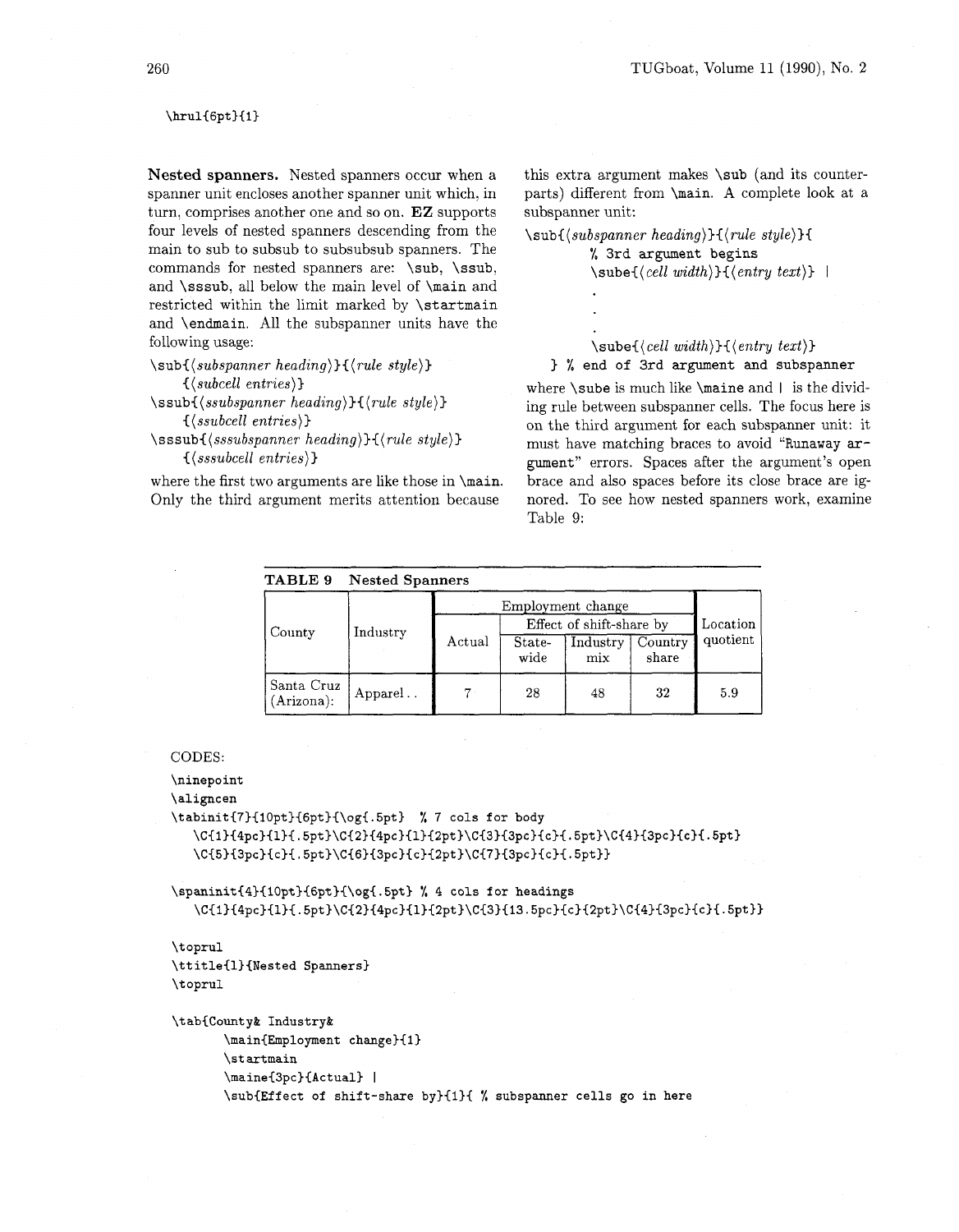```
\sube{3pc){Statewide) I 
           \sube{3pc){Industry mix) I 
           \sube{3pc){Country share) % space ignored 
                                          ) % end of subspanner 
       \endmain % end of main spanner 
       % 
      Location quotient\et) 
\hbox{\bf{6pt}}(1)
```
\tab{Santa Cruz (Arizona):% Apparel\dotlead& 7& 28& 48% 32% 5.9\et)  $\hbox{\texttt{6pt}}1$ 

### **More nested spanners**

When spanners start to nest in multilevel fashion, question, then start pouring in text data. It also the user is responsible for keeping track of each one, helps to use a text editor which has a brace-checking its start and its end. In practice it helps to type utility to spot unbalanced braces. Table 10 features empty brace pairs first to lock up the design in spanners with three levels deep:

```
TABLE 10 Nested Spanners
Year 
          Noninsti-
          tutional 
         population 
                                                                                                                                                            Not in 
                                                                                                                                                          labor force 
                                                                                 Labor force 
                          Number Percent of 
population 
                                                                                  Employed 
                                                    TotalUnemployed 
                                                                                                                               Number 
                                                            Percent Of 
                                                            population 
                                                                                                                                            percent of 
                                                                                                                                            labor force 
                                                                            Resident 
                                                                             Forces
                                                                                                     Civilian
                                                                                         Total Agrrculture 
                                                                                                                \frac{N \cdot \alpha}{N}cultural 
                                                                                                                lndustr~es
```
#### CODES:

\fivepoint \aligncen

```
\tabinit{13}{7pt}{.5pt}{\og{0pt}
\C{1}{1.5pc}{1}{2pt}\C{2}{3pc}{c}{2pt}\C{3}{3pc}{c}{.5pt}\C{4}{3pc}{c}{.5pt}
\C{5}{1.5pc}{c}{.5pt}\C{6}{3pc}{c}{.5pt}\C{7}{3pc}{c}{.5pt}\C{8}{1.5pc}{c}{.5pt}
\C{9}{3pc}{c}{.5pt}\C{10}{3pc}{c}{.5pt}\C{11}{3pc}{c}{.5pt}
\C{12}{3pc}{c}{2pt}\C{13}{3pc}{c}{0pt}}
```

```
\spaninit{4}{7pt}{.5pt}{\og{0pt}
\C{1}{1.5pc}{1}{2pt}\C{2}{3pc}{c}{2pt}\C{3}{28.5pc}{c}{2pt}\C{4}{3pc}{c}{0pt}}
```

```
\t oprul 
\ttitle{l)(Nested Spanners) 
\toprul
```
#### \tab(%

```
Year% 
Noninstitutional population& 
\main(Labor force)(l) 
\startmain 
\maine{3pc}{Number} |
\maine(3pc){Percent of population) 1
\subIErnployed){l){% subspanner begins (space ignored) 
   \sube{1.5pc}{Total} |
```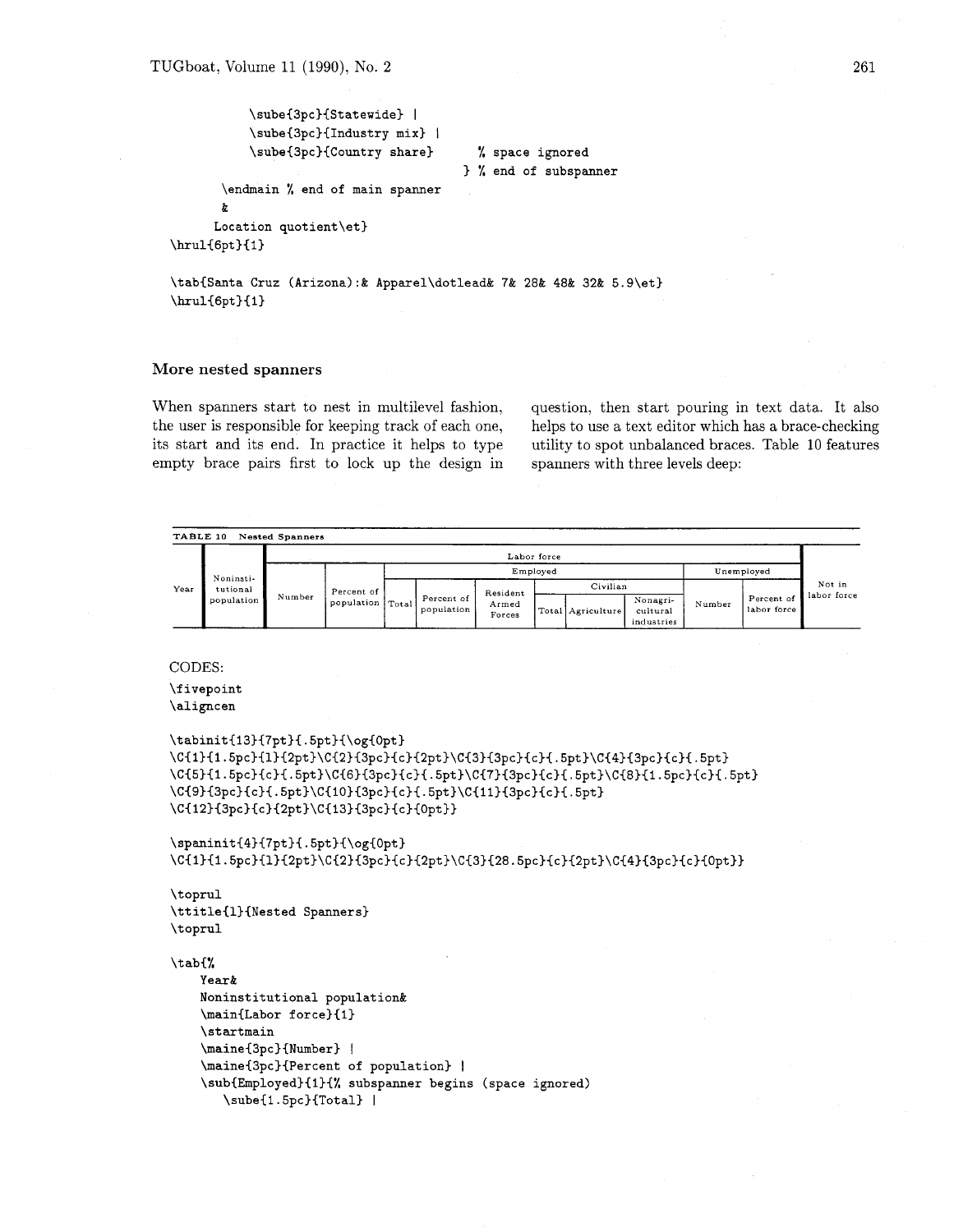```
\sube{3pc}{Percent of population} |
       \sube{3pc}{Resident Armed Forces} |
               \ssub{Civilian){l){% subsubspanner begins 
                       \ssube{1.5pc}{Total} |
                       \ssube{3pc)~Agriculture) I
                       \ssube{3pc)~Nonagricultural industries) 
                                    ) % end of subsub unit 
                       \} | \% end of sub unit (| comes after sub ends)
     \sub{Unemployed){l){% subspanner begins 
       \sube{3pc){Number) I
       \sube{3pc}{Percent of labor force} % space ignored
                         % end of sub unit 
    \endmain % end of whole main unit 
    &Not in labor force\et) 
\vskip-2pt 
\hbox{\hrul}\{3pt\}[1]
```
column spanners with an example whose details in spanner design: drawing nested spanners should be studied carefully

**Spanners forever.** We close this section about by readers to gain an idea about EZ's principles in

| TABLE 11              |                |         | Heavy-Duty Spanners    |            |       |            |                  |                  |         |                        |                          |                |         |             |  |
|-----------------------|----------------|---------|------------------------|------------|-------|------------|------------------|------------------|---------|------------------------|--------------------------|----------------|---------|-------------|--|
|                       | Price          |         |                        |            |       |            | Volume           |                  |         | Earnings and Dividends |                          |                |         | $P/E$ Ratio |  |
|                       |                |         | Pct. Change            |            |       | 5 Year     |                  | Last Week's      |         | Earnings per Share     |                          | Indi-          |         |             |  |
| Company<br>and Market | Last<br>Week's |         | Last                   | Year       |       |            |                  | <b>Shares</b>    |         | Last 12 Months         | 5 Yr.                    | cated<br>Divi- | 5 Year  | Current     |  |
|                       | Close          | Week    | $\overline{4}$<br>Wks. | to<br>Date | High  | Low        | Shares<br>Traded | Out-<br>standing | Amt.    | Change                 | Annual<br>Growth<br>Rate | dend<br>Yield  | Average |             |  |
| <b>BaltGas</b>        | \$<br>14.88    | %<br>.0 | %<br>2.6               | $\%$<br>.8 | 23.88 | S<br>14.25 | (000)<br>110     | $\%$<br>.51      | s<br>NA | %<br>NA                | %<br>NA                  | $\%$<br>12.2   | _<br>NA | NA          |  |

#### CODES:

\aligncen \fivepoint

```
\tabinit{15}{6pt}{6pt}{\og{0pt}
   \C{1}{3pc}{1}{.5pt}\C{2}{1.5pc}{r}{.5pt}\C{3}{1.5pc}{r}{.5pt}
   \C{4}{1.5pc}{r}{.5pt}\C{5}{1.5pc}{r}{.5pt}\C{6}{1.5pc}{r}{.5pt}
   \C{7}{1.5pc}{r}{.5pt}\C{8}{1.5pc}{r}{.5pt}\C{9}{2pc}{r}{.5pt}
   \C{10}{1.5pc}{r}{.5pt}\C{11}{2pc}{r}{.5pt}\C{12}{2pc}{r}{.5pt}
   \C{13}{1.5pc}{r}{.5pt}\C{14}{2pc}{r}{.5pt}\C{15}{2pc}{r}{0pt}}
\spaninit{5}{6pt}{6pt}{\og{0pt}
   \C{1}{3pc}{1}{.5pt}\C{2}{11.5pc}{c}{.5pt}
   \C{3}{4pc}{c}{.5pt}\C{4}{8.5pc}{c}{.5pt}\C{5}{4.5pc}{c}{0pt}}
\toprul 
\ttitle{1}{Heavy-Duty Spanners}
\toprul
```

```
\tab{Company and Market& 
   \main{Price){l} 
   \startmain 
   \maine{1.5pc){Last Week's Close) I % 1st maine 
   \sub{Pct . Change){l){% % 2nd maine a subunit 
      \ssub{Last){l){% 1st sube is a ssub unit 
              \ssube{l .5pc){Week) I
              \ssube{1.5pc){4 Wks.)
```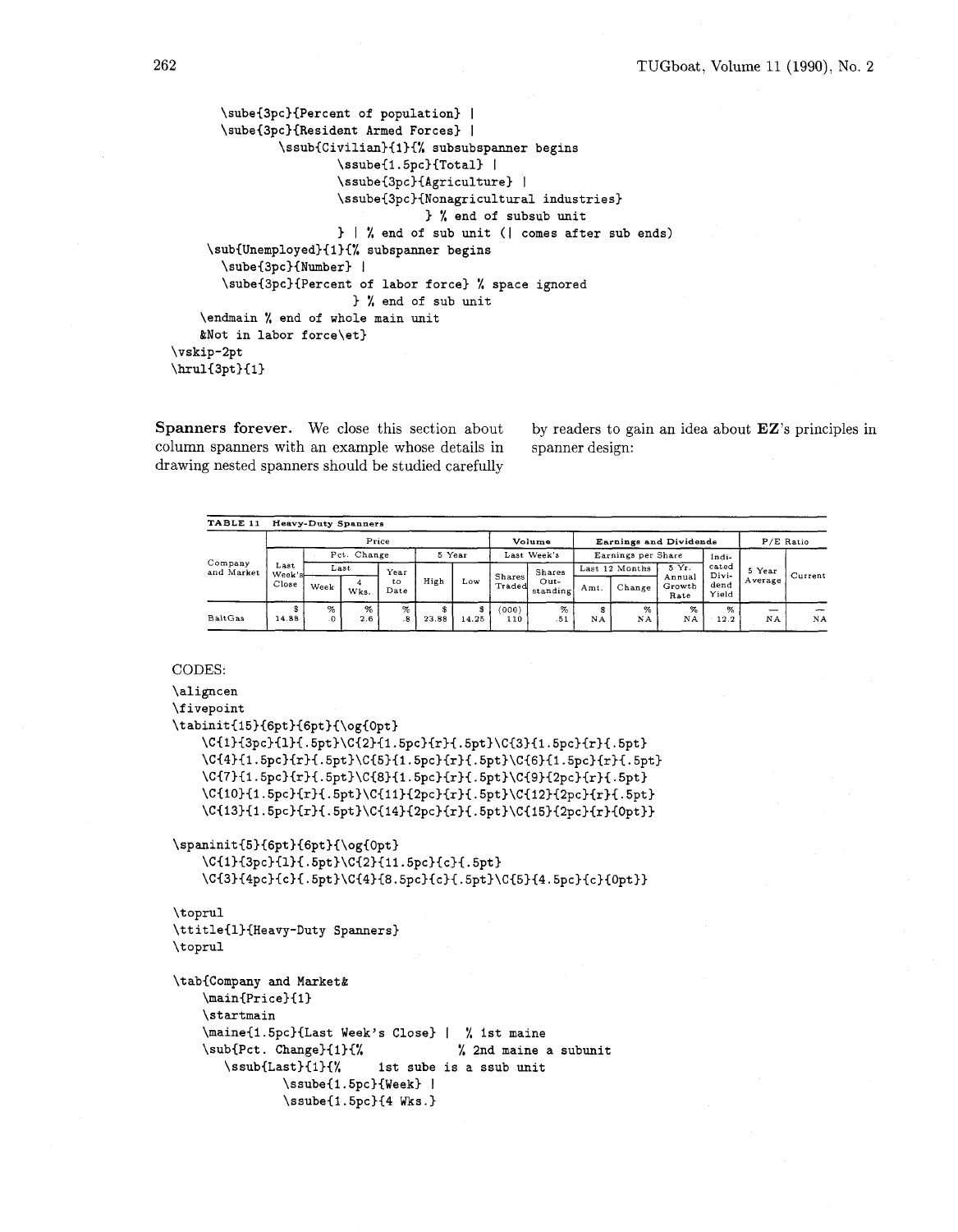```
) 1 % gutrule MUST be given AFTER end of ssub 
       \sube{l.5pc){Year to Date) 
     \{\text{sub}\ | % end sub<br>\sub{5 Year}{1}{% 3rd main
                             3rd maine a subunit
        \sube{l.5pc){High) I 
        \sube{l . 5pc){Low) 
                1 
    \endmain 
    \boldsymbol{\delta}\main{\bf Volume){l) 
    \startmain 
    \sub{Last Week's){1){% 
        \sube{1.5pc){Shares Traded) I 
        \sube{2pc){Shares Out\-standing) 
                    ) X end sub 
        \endmain 
    \boldsymbol{k}\main{\bf Earnings and Dividends){l) 
    \startmain 
    \sub{Earnings per Share){l){% 
       \ssub{Last 12 Months){l){% 
                \ssube{l.5pc){Amt.) I
                \ssube{2pc){Change) 
                                  ) I% end ssub 
       \sube{2pc){5 Yr. Annual Growth Rate) 
                             ) I % end sub 
    \maine{1.5pc){Indi\-cated Divi\-dend Yield) 
        \endmain 
    % 
    \main{P/E Ratio){l) 
    \startmain 
    \maine{2pc){5 Year Average) I 
    \maine{2pc){Current) 
    \endmain 
    \et) 
\vskip-lpt 
\hbox{\texttt{3pt}}0\tab{%
    &\$&\%&\%&\%&\$&\$&(000)&\%&\$&\%&\%&\%&\md&\md\et}
\tab{%
    BaltGas& 14.88& .0& 2.6& .8& 23.88& 14.25& 110& .51&
    NA& NA& NA& 12.2& NA& NA\et}
```
\hrul{6pt}{0}

**Row spanners.** In contrast to column spanners  $\xrow{\langle entry \ text \rangle}$ which cross columns, row spanners cross rows. The  $\qquad$  and it is treated like a normal column. Table 12 cell supposedly acting as a row spanner will verti-<br>provides an example: cally straddle a number of rows; in EZ such a spanner is achieved with **\xrow.** Its usage is: